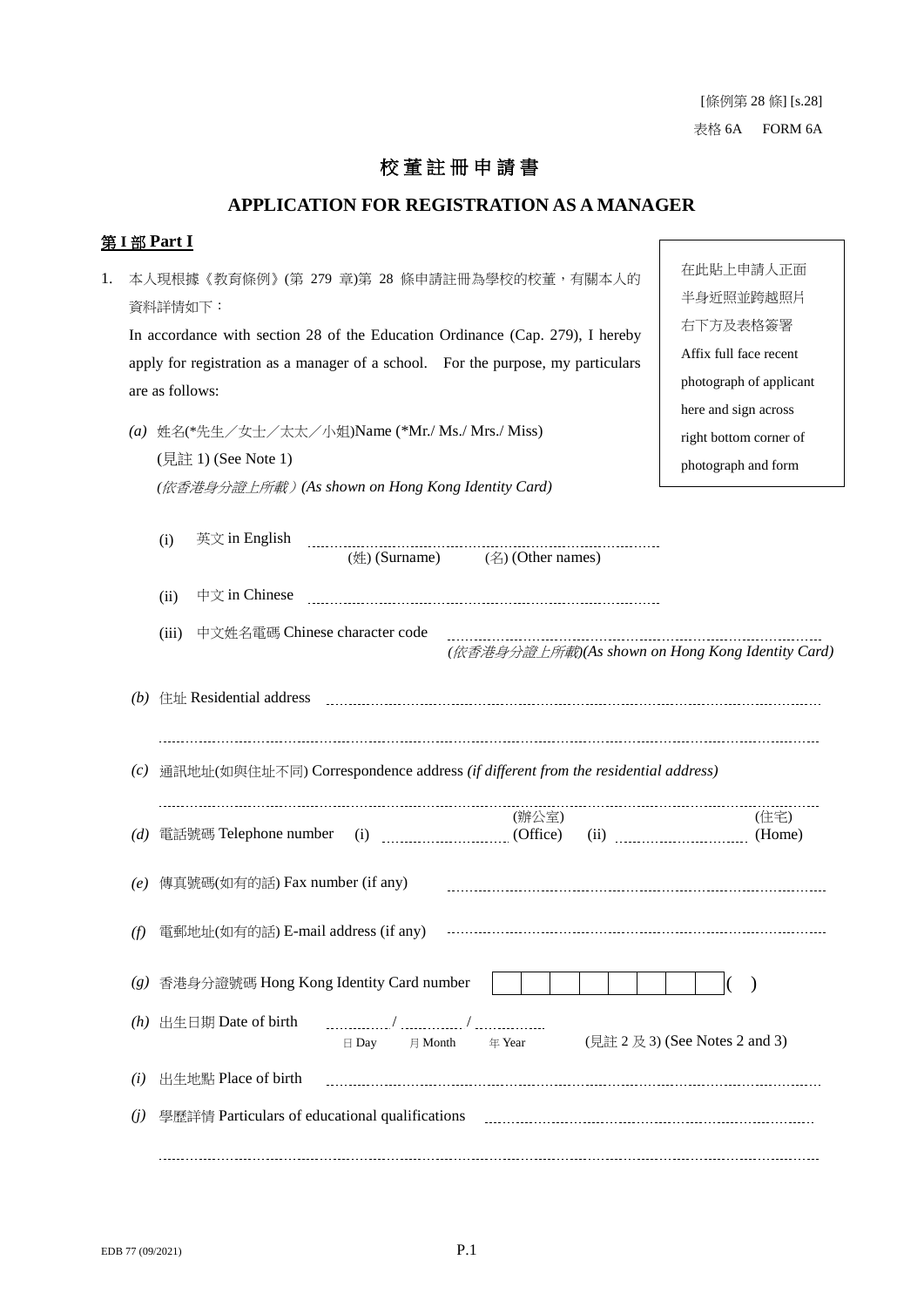| (k) | 教學或學校管治方面的培訓或經驗<br>Training or experience in teaching or school governance                                                                                                                                                                                                                                                                                                                                                                                                                                                                                                                                                                                                                                                                                                                     |
|-----|------------------------------------------------------------------------------------------------------------------------------------------------------------------------------------------------------------------------------------------------------------------------------------------------------------------------------------------------------------------------------------------------------------------------------------------------------------------------------------------------------------------------------------------------------------------------------------------------------------------------------------------------------------------------------------------------------------------------------------------------------------------------------------------------|
|     |                                                                                                                                                                                                                                                                                                                                                                                                                                                                                                                                                                                                                                                                                                                                                                                                |
| (l) | 職業 Occupation manual manual manual manual manual manual manual manual manual manual manual manual manual manua                                                                                                                                                                                                                                                                                                                                                                                                                                                                                                                                                                                                                                                                                 |
|     | (m) 你是否曾在香港或其他地方被裁定已犯 <u>可判處</u> 監禁的刑事罪行? ( <i>如有的話,請提供詳情及有關文件,例如警方</i><br><i>發出的刑事定罪紀錄;如無該類記錄,請填上「無」。</i> )已失時效的判罪亦須申報,你可選擇將已失時效的判罪<br>填寫在第8頁的申報表內,並將填妥的申報表直接寄交學校註冊及監察組(九龍塘)。(見註 4)<br>Have you ever previously been convicted in Hong Kong or elsewhere of a criminal offence punishable with<br>imprisonment? (If yes, please provide details and attach relevant document(s), e.g. Criminal Record<br>Summary issued by the Police. If there is no such record, please write "NIL".) You are required to<br>declare spent conviction(s) as well, if any. Please note that you may choose to declare your spent<br>conviction(s) separately by completing the Declaration Form on P.8 and send it to the School Registration $\&$<br>Compliance Section (Kowloon Tong) direct. (See Note 4) |
|     | (n) 你是否曾遭拒絕註冊為任何學校的校董或教員,或曾遭拒絕獲准許教學,或曾獲如此註冊或曾獲如此准許而其後<br>註冊或准許被取消? (如任何情形適用,請提供詳情。如不適用,請填上「無」。)(見註5)<br>Have you ever previously been refused registration as a manager of any school or as a teacher, or ever been<br>refused permission to teach, or having been so registered or given permission and yet had the registration or<br>permission cancelled? (If any situation applies, please give details. If not, please write "NIL".) (See Note<br>5)                                                                                                                                                                                                                                                                                                                                     |
|     | (o) 你是否《破產條例》(第6章)所指的破產人,或已根據該條例訂立自願安排? (如無該類記錄,請填上「無」。)(見<br>註6)<br>Are you a bankrupt within the meaning of the Bankruptcy Ordinance (Cap. 6) or have you entered into a<br>voluntary arrangement under that Ordinance? (If there is no such record, please write "NIL".)(See Note 6)                                                                                                                                                                                                                                                                                                                                                                                                                                                                                                        |
|     |                                                                                                                                                                                                                                                                                                                                                                                                                                                                                                                                                                                                                                                                                                                                                                                                |
|     | 2. 本人擬出任校董的學校詳情 Details of the school of which I wish to become a manager are —<br>(凡申請註冊為一所以上設有法團校董會的學校/擬辦設有法團校董會的學校的辦學團體校董,而有關學校是由同一辦學<br>團體營辦,請填寫附件內的相關欄目,以提供全部有關學校的詳情。)(For an applicant to be registered as a sponsoring<br>body manager of more than one IMC school/proposed IMC school under the same sponsoring body, please provide<br>details of all the schools concerned by completing the respective columns of the Appendix attached.)                                                                                                                                                                                                                                                                                                                                           |
|     | (a) 學校名稱 Name of school                                                                                                                                                                                                                                                                                                                                                                                                                                                                                                                                                                                                                                                                                                                                                                        |
|     | (b) 學校地址 Address of school                                                                                                                                                                                                                                                                                                                                                                                                                                                                                                                                                                                                                                                                                                                                                                     |
|     | 3. 擬註冊為校董的類別(見註1及7和第Ⅱ部) <i>(請在適當的方格內加上✔號</i> )                                                                                                                                                                                                                                                                                                                                                                                                                                                                                                                                                                                                                                                                                                                                                 |

Category of manager to be registered under (See Notes 1 and 7 and Part II) *(Please tick as appropriate.)* (凡申請註冊為一所以上設有法團校董會的學校/擬辦設有法團校董會的學校的辦學團體校董,而有關學校是由同一辦學 團體營辦,請填寫附件內的相關欄目,指出全部擬註冊的校董類別。)(For an applicant to be registered as a sponsoring body manager of more than one IMC school/proposed IMC school under the same sponsoring body, please indicate the category of manager to be registered by completing the respective columns of the Appendix attached.)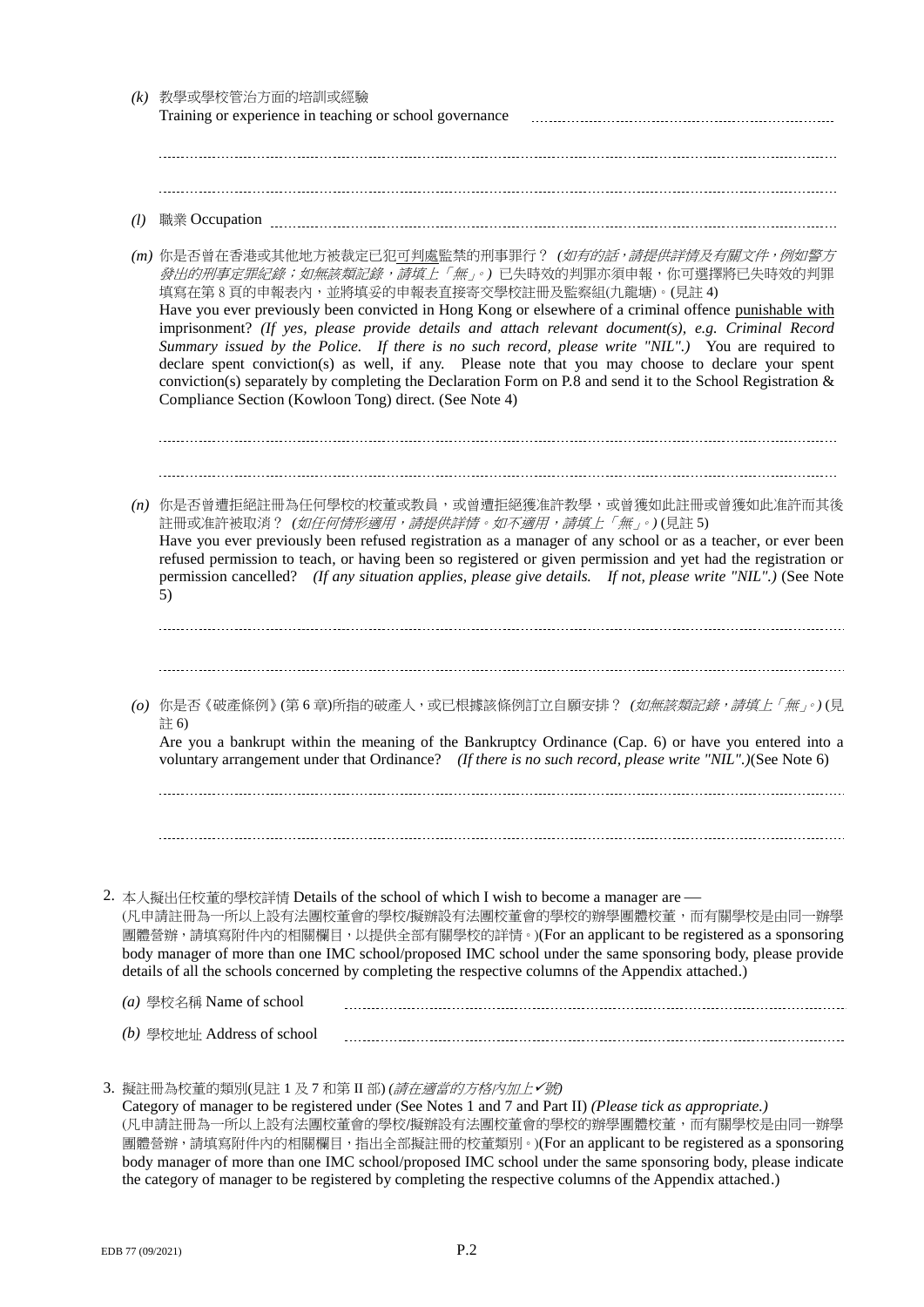

(凡申請註冊為一所以上設有法團校董會的學校/擬辦設有法團校董會的學校的辦學團體校董,而有關學校是由同一辦學團 體營辦,請填寫附件內的相關欄目,以提供有關任期的詳情。)(For an applicant to be registered as a sponsoring body manager of more than one IMC school/proposed IMC school under the same sponsoring body, please provide details of tenure of office by completing the respective columns of the Appendix attached.)

5. (a) 本人現為下列其他學校的校董:I am a current manager of the following other schools: *(*如你現時並非任何學校的校董,請填上「無」。*) (Please write "NIL" if you are not a manager of any school.)*

| 編號<br>No. | 學校名稱<br>Name of school |
|-----------|------------------------|
|           |                        |
| 3         |                        |

*(*如有需要,請另紙書寫,並在每張紙上簽署。*) (Please use additional sheet(s), where necessary, and have each sheet duly signed.)*

(b) 本人亦已申請註冊為下列其他學校的校董: *(*如不適用,請填上「無」。*)* I have also applied for registration as a manager of the following other schools: *(Please write "NIL" if not applicable.)*

| 編號<br>No.      | 學校名稱<br>Name of school |
|----------------|------------------------|
| 1.             |                        |
| $\overline{2}$ |                        |
| 3.             |                        |
|                |                        |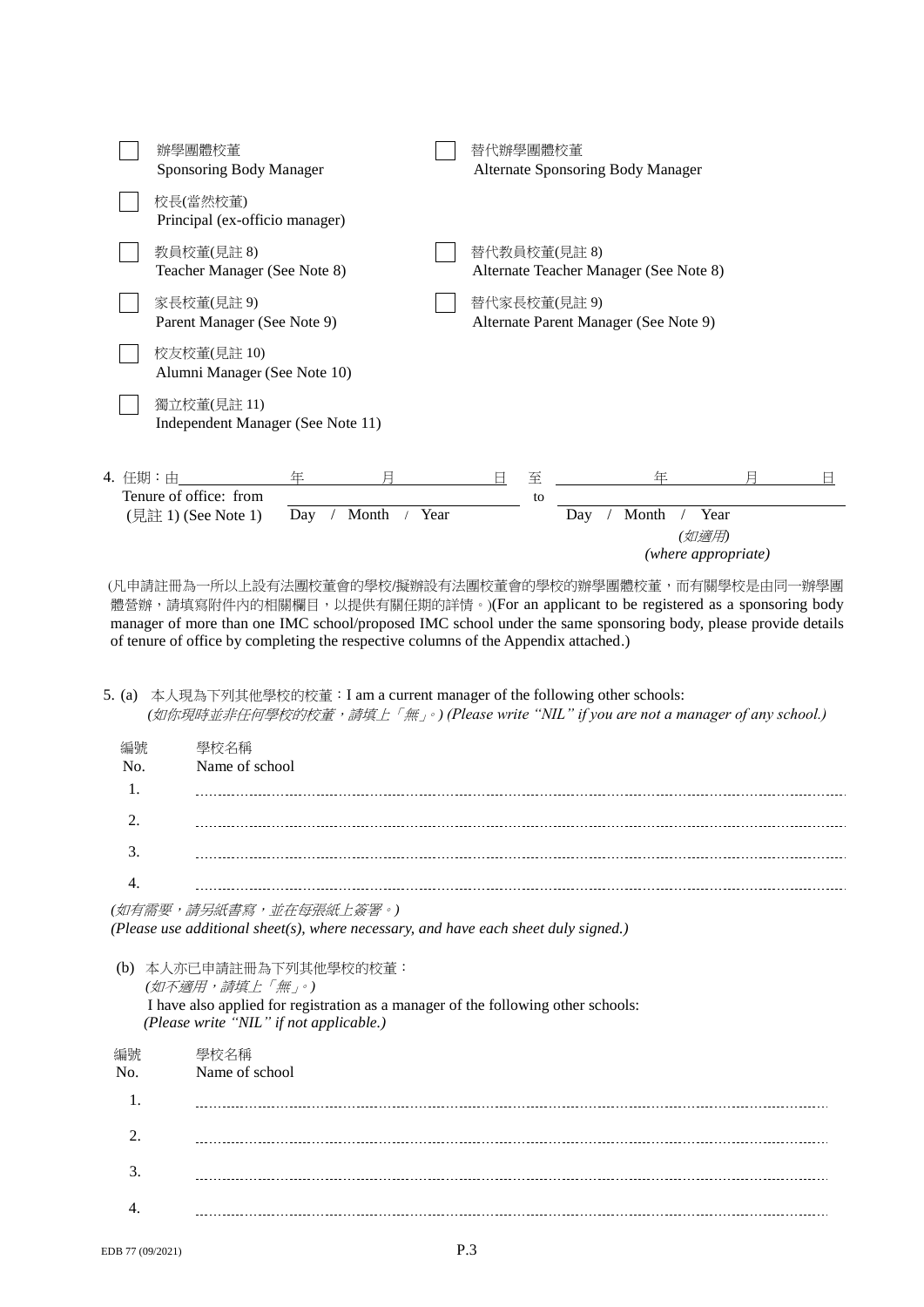*(*如有需要,請另紙書寫,並在每張紙上簽署。*)*

*(Please use additional sheet(s), where necessary, and have each sheet duly signed.)*

6. 現付上本人香港身分證副本一份。I attach a copy of my Hong Kong Identity Card.

*(*若申請人選擇不提供香港身分證副本,學校註冊及監察組*(*九龍塘*)*將為申請人安排會面,讓申請人親自出示香港身分 證以供核對。若申請人作該選擇,則請刪去此項。*) (If the applicant chooses not to provide a photocopy of his/her Hong Kong Identity Card, the School Registration & Compliance Section (Kowloon Tong) will, for verification purpose, arrange an interview so that he/she can produce his/her Hong Kong Identity Card in person. If this is the case, please delete this item. )*

- 7. 有關本人申請的批註,現付上已填妥的第 II 部。 For endorsement of my present application, Part II has been duly completed as attached.
- 8. 為核實本申請書內的資料,本人現授權警務處處長向教育局發放有關本人的全部刑事判罪紀錄詳情(如有的話),包括根 據《罪犯自新條例》(第 297 章)的已失時效判罪。 For the purpose of verifying the information provided in this application form, I hereby authorize the Commissioner of Police to release full details of my criminal conviction record(s), including spent convictions under the Rehabilitation of Offenders Ordinance (Cap. 297), if any, to the Education Bureau.
- 9. 就本人所知及所信,本申請書內一切內容均屬真實及詳盡。 All the contents of this application are true and complete to the best of my knowledge and belief.

| 簽署(中文)#<br>Signature<br>$(Chinese)^*$            |  |
|--------------------------------------------------|--|
| 簽署(英文)#<br>Signature<br>$(English)$ <sup>#</sup> |  |
| 申請人姓名<br>Name of Applicant                       |  |
| 日期<br>Date                                       |  |

- \* 請刪去不適用者。 Please delete as appropriate.
- # 如有的話,請同時提供中文及英文簽署。 Please provide both Chinese and English signatures, if any.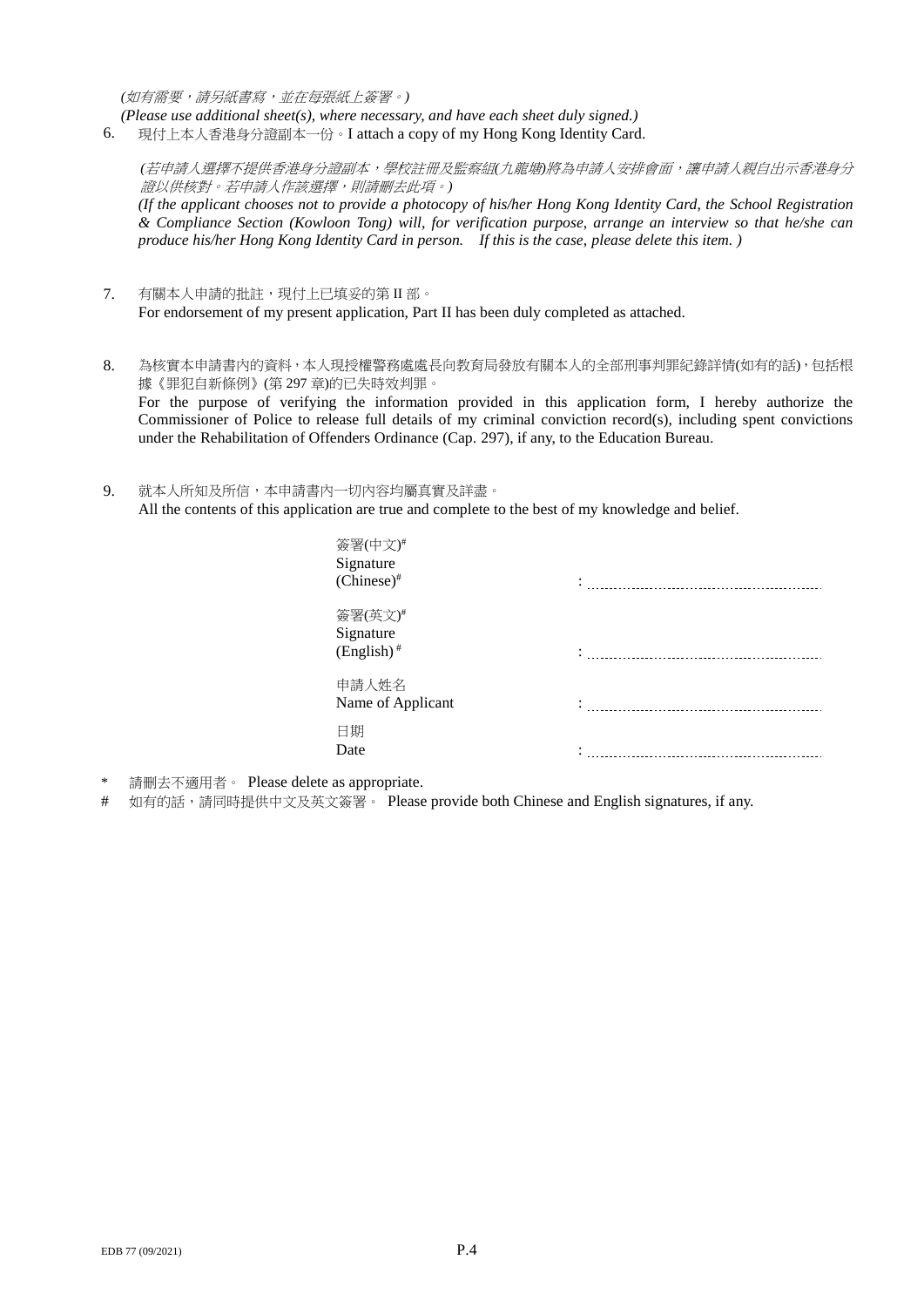# 第 **II** 部 **Part II**

註冊為校董的申請批註

**Endorsement of Application for**

# **Registration as Manager**

| 本人謹批註 | (申請人姓名)(中文)<br>I hereby endorse the application of *Mr./Ms./Mrs./Miss                                    | 註冊為第I部所述*設有法團校董會的學校/擬辦設有法團校董會的學校的校董。                                                            | )*先生/女士/太太/小姐<br>(英文)                                                                                                                                                                 |
|-------|----------------------------------------------------------------------------------------------------------|-------------------------------------------------------------------------------------------------|---------------------------------------------------------------------------------------------------------------------------------------------------------------------------------------|
|       |                                                                                                          | (Name of applicant in English)                                                                  | (in Chinese)                                                                                                                                                                          |
|       | *辦學團體校董/替代<br>辦學團體校董<br>For* a sponsoring<br>body manager/<br>an alternate<br>sponsoring body<br>manager | for registration as a manager of the *IMC school(s)/proposed IMC school(s) mentioned in Part I. |                                                                                                                                                                                       |
|       |                                                                                                          | 辦學團體正式印鑑<br>Official chop of sponsoring body                                                    | 辦學團體主席 <sup>@</sup> 姓名及簽署#<br>Name and signature# of<br>Chairperson <sup>®</sup> of sponsoring body<br>日期<br>Date:                                                                    |
|       | *教員校董/替代教員校董<br>For* a teacher<br>manager/<br>an alternate teacher<br>manager                            |                                                                                                 |                                                                                                                                                                                       |
|       |                                                                                                          |                                                                                                 | 校長姓名及簽署#<br>Name and signature <sup>#</sup> of principal<br>日期<br>Date:                                                                                                               |
|       | *家長校董/替代家長校董<br>For* a parent manager/<br>an alternate parent<br>manager                                 |                                                                                                 |                                                                                                                                                                                       |
|       |                                                                                                          |                                                                                                 | 學校<br>法團校董會認可的家長教師會<br>主席 <sup>@</sup> 姓名及簽署#<br>Name and signature <sup>#</sup> of<br>chairperson <sup>®</sup> of parent-teacher<br>association recognized by the IMC<br>日期<br>Date: |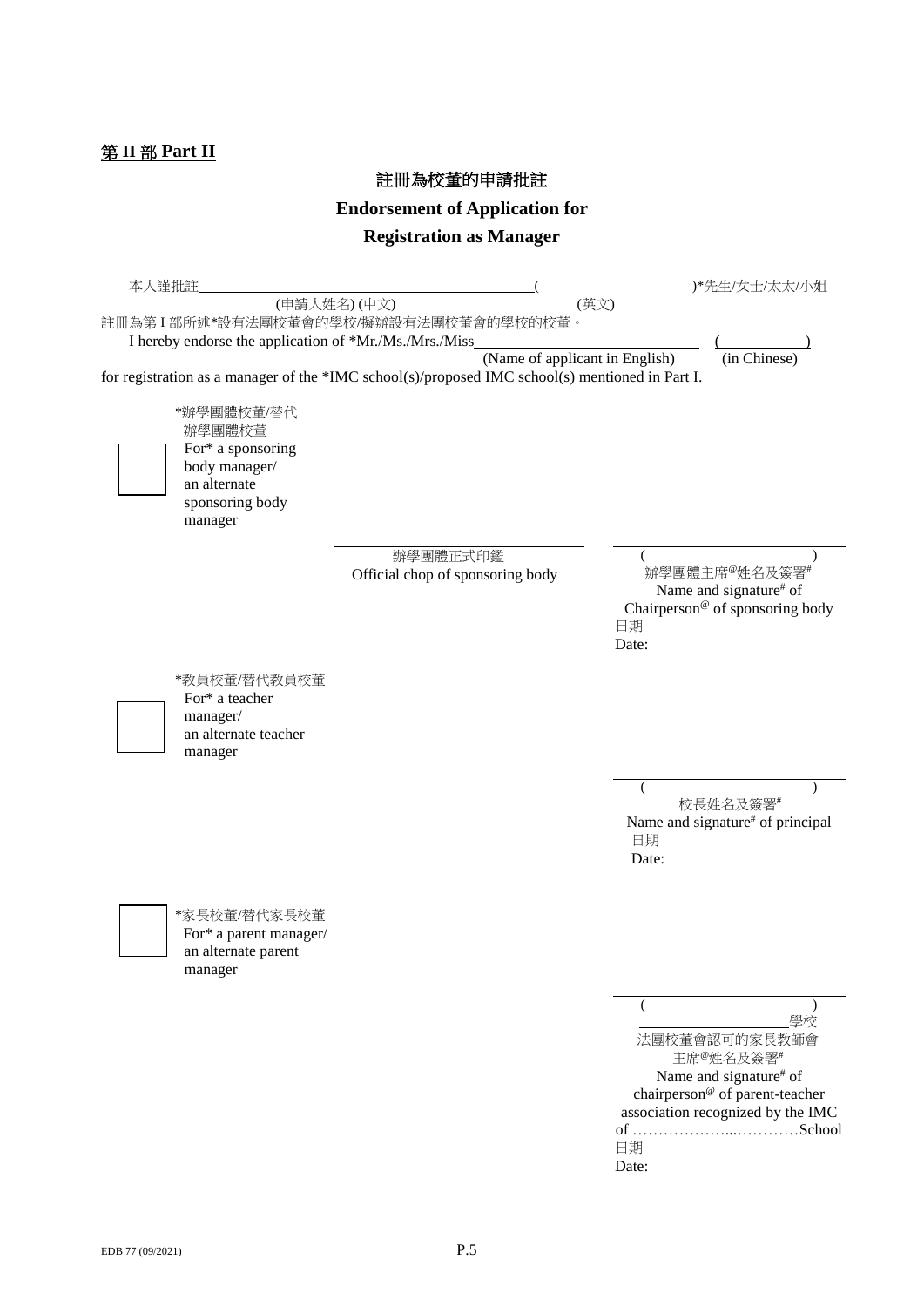| 校友校董          |                                  |
|---------------|----------------------------------|
| For an alumni |                                  |
| manager       |                                  |
|               |                                  |
|               |                                  |
|               | …………………………………………學校               |
|               | 法團校董會正式印鑑                        |
|               | (未有人經由認可的校友會獲提名)                 |
|               | $\bigcap$ fficial chon of IMC of |

法團校董會正式印鑑 (未有人經由認可的校友會獲提名) Official chop of IMC of …………………………….School

(where no person is nominated via recognized alumni association)

| …………學<br>.                                      |
|-------------------------------------------------|
| 法團校董會或辦學團體                                      |
| (視該會的章程的規定而定)                                   |
| 認可的校友會*主席®姓名及簽署#/                               |
| 法團校董會校監的姓名及簽署#                                  |
| (未有人經由認可的校友會獲提名)                                |
| Name and signature <sup>#</sup> of              |
| *chairperson <sup>@</sup> of alumni association |
| recognized by the IMC of                        |
| School or                                       |
| its sponsoring body as may be                   |
| provided for in the IMC constitution            |
| / supervisor of the IMC (where no               |
| person is nominated via a                       |
| recognized alumni association)                  |
| 日期                                              |
|                                                 |

 $($ 

獨立校董 For an independent manager

> ………………..……………..學校 法團校董會正式印鑑 Official chop of IMC of ……………………………….School

|          | 法團校董會校監姓名及簽署#          |  |
|----------|------------------------|--|
|          | Name and signature# of |  |
|          | supervisor of IMC of   |  |
|          | School                 |  |
| 日期       |                        |  |
| <b>A</b> |                        |  |

Date:

□ 請在適當的地方加上√號,並就這類校董提供有關的資料。 Please tick as appropriate and provide relevant details against this particular category of managers.

- \* 請刪去不適用者。 Please delete as appropriate.
- # 如有的話,請同時提供中文及英文簽署。 Please provide both Chinese and English signatures, if any.
- @ 就本部而言,「主席」包括任何有關團體的領導人而其職銜並非為「主席」的人士。 For the purposes of this Part, "chairperson" includes any person who is the head of the relevant body and whose title is not "chairperson".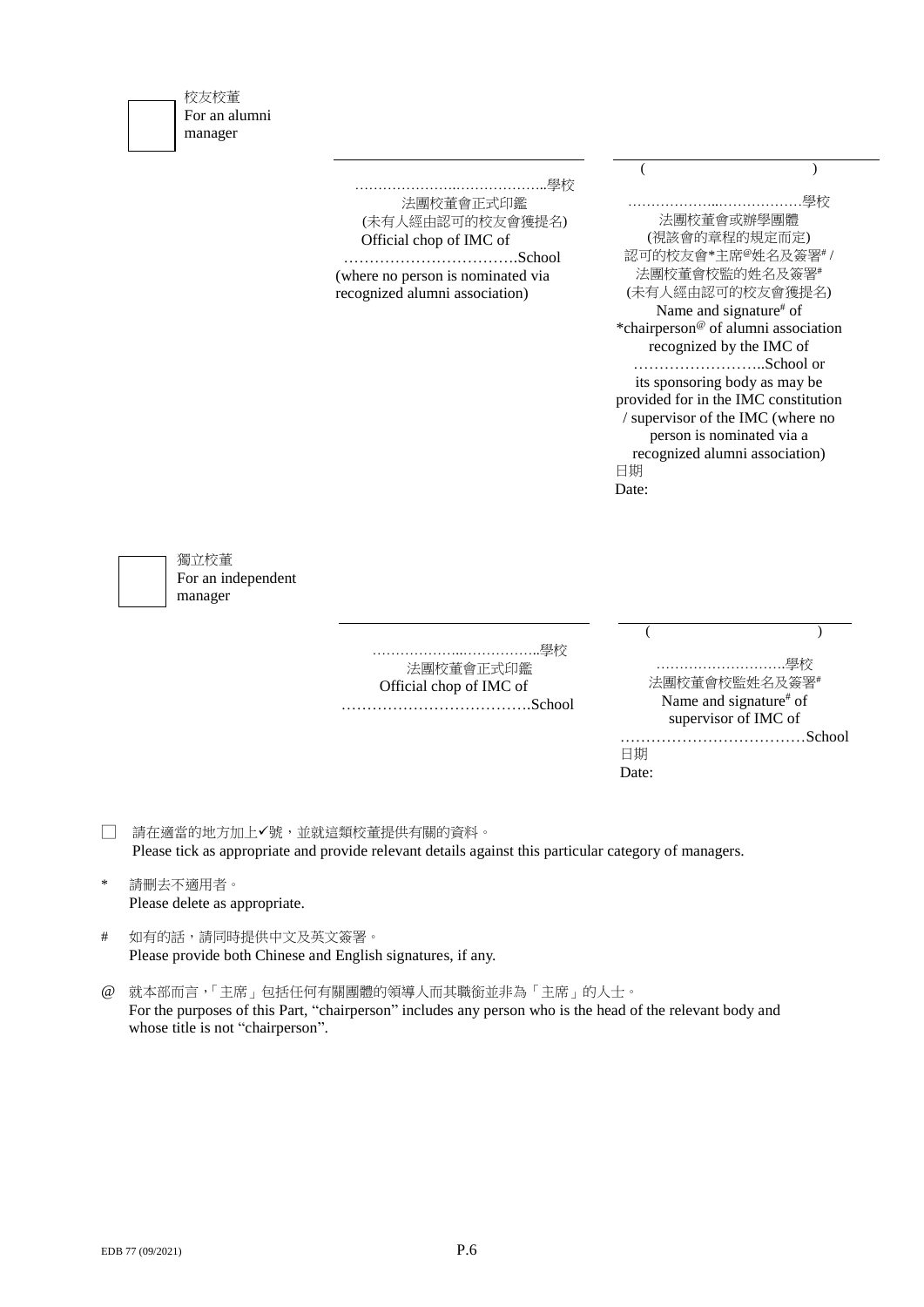### 擬註冊為校董的學校**/**擬辦學校詳情

#### **Details of Schools/Proposed Schools for Registration as a Manager**

(適用於申請人為一所以上設有法團校董會的學校/擬辦設有法團校董會的學校的辦學團體校董,而有關學校 是由同一辦學團體營辦的。)

(Applicable for applicant to be registered as a sponsoring body manager of more than one IMC school/proposed IMC school under the same sponsoring body.)

| 編號  | 學校名稱           | 學校地址              | 擬註冊的校董類別                    | 任期 Tenure of Office |                  |
|-----|----------------|-------------------|-----------------------------|---------------------|------------------|
| No. | Name of School | Address of School | (請指出是辦學團體校                  | $\pm$ From          | 到 To             |
|     |                |                   | 董,或是替代辦學團體                  | (年/月/日)             | (年/月/日)(如適       |
|     |                |                   | 校董)                         | (Day/Month/Year)    | 用)               |
|     |                |                   | Category of Manager         |                     | (Day/Month/Year, |
|     |                |                   | to be registered            |                     | where            |
|     |                |                   | (Please indicate sponsoring |                     | appropriate)     |
|     |                |                   | body manager or alternate   |                     |                  |
|     |                |                   | sponsoring body manager)    |                     |                  |
|     |                |                   |                             |                     |                  |
|     |                |                   |                             |                     |                  |
|     |                |                   |                             |                     |                  |
|     |                |                   |                             |                     |                  |
|     |                |                   |                             |                     |                  |
|     |                |                   |                             |                     |                  |
|     |                |                   |                             |                     |                  |
|     |                |                   |                             |                     |                  |
|     |                |                   |                             |                     |                  |
|     |                |                   |                             |                     |                  |
|     |                |                   |                             |                     |                  |
|     |                |                   |                             |                     |                  |
|     |                |                   |                             |                     |                  |
|     |                |                   |                             |                     |                  |
|     |                |                   |                             |                     |                  |
|     |                |                   |                             |                     |                  |
|     |                |                   |                             |                     |                  |

簽署 Signature :

 $(\oplus \overline{\chi}$  Chinese  $)^{\#}$ 

( 英文 English )#

申請人姓名 Name of Applicant :

日期 Date:

# 如有的話,請同時提供中文及英文簽署。Please provide both Chinese and English signatures, if any.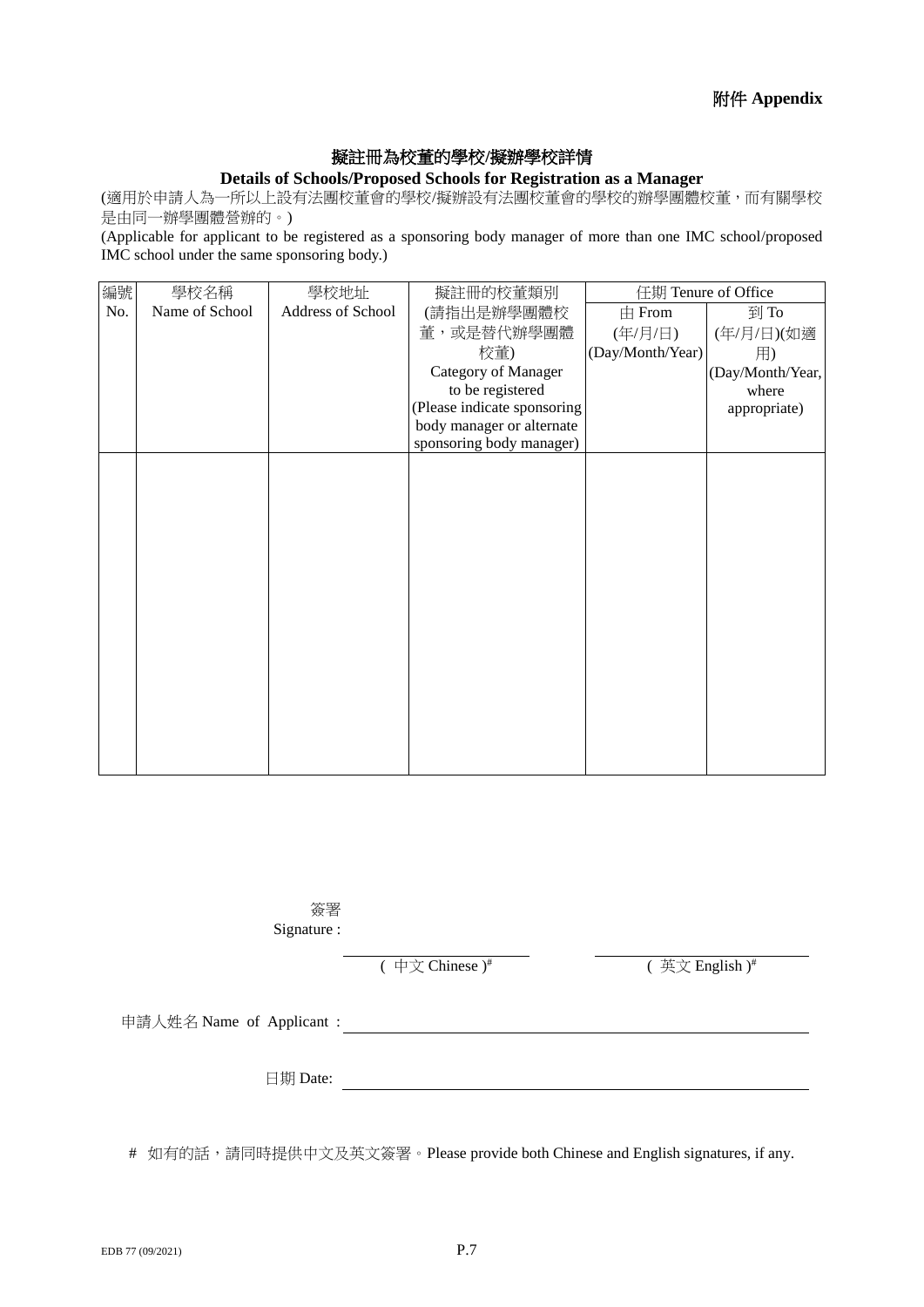# 已失時效判罪申報表 **Declaration Form for Spent Conviction(s)**

(如申請人有已失時效的判罪及選擇自行(毋須由/經學校提交)申報已失時效的判罪,須將詳情填寫 在此申報表上,並將填妥的申報表連同有關文件在申請日期起兩星期內以掛號方式寄交學校註冊 及監察組(九龍塘)。)

(If the applicant has spent conviction(s) and chooses to declare the spent conviction(s) separately (not necessary to be submitted by/through the school), he is required to provide the details in this Declaration Form. The duly completed Declaration Form together with relevant document(s) should be sent to the School Registration & Compliance Section (Kowloon Tong) by registered post within two weeks from the date of application.)

| 1. | 姓名 Name (中文) (In Chinese) |
|----|---------------------------|
|    |                           |

(英文) (In English) \_\_\_\_\_\_\_\_\_\_\_\_\_\_\_\_\_\_\_\_\_\_\_\_

2. 香港身份證號碼 Hong Kong Identity Card Number \_\_\_\_\_\_\_\_\_\_\_\_\_\_\_\_\_\_\_\_\_\_

- 3. 出生日期 Date of Birth
- 4. 電話號碼 Telephone Number \_\_\_\_\_\_\_\_\_\_\_\_\_\_\_\_\_\_\_
- 5. 本人擬出任校董的學校名稱 Name of the school of which I wish to become a manager

\_\_\_\_\_\_\_\_\_\_\_\_\_\_\_\_\_\_\_\_\_\_\_\_\_\_\_\_\_\_\_\_\_\_\_\_\_\_\_\_\_\_\_\_\_\_\_\_\_\_\_\_\_\_\_\_\_\_\_\_\_\_\_\_

| 6. | 已失時效的判罪資料 Information of spent conviction(s) - |
|----|------------------------------------------------|
|    | 定罪日期 Date of Conviction                        |

提訊法庭 Court Appeared \_\_\_\_\_\_\_\_\_\_\_\_\_\_\_\_\_\_\_\_\_\_\_\_\_\_\_\_\_\_\_\_\_\_\_\_\_\_\_\_\_ 判刑 Sentence  $\Box$ 

罪行詳情 Details of Offence(s)

\_\_\_\_\_\_\_\_\_\_\_\_\_\_\_\_\_\_\_\_\_\_\_\_\_\_\_\_\_\_\_\_\_\_\_\_\_\_\_\_\_\_\_\_\_\_\_\_\_\_\_\_\_\_\_\_\_\_\_\_\_\_\_\_\_\_\_\_\_\_\_\_\_\_\_\_\_\_\_\_\_\_ 7. 就本人所知及所信,本申報表一切內容均屬真實及詳盡。 The contents of this declaration form are true and complete to the best of my knowledge and belief.

\_\_\_\_\_\_\_\_\_\_\_\_\_\_\_\_\_\_\_\_\_\_\_\_\_\_\_\_\_\_\_\_\_\_\_\_\_\_\_\_\_\_\_\_\_\_\_\_\_\_\_\_\_\_\_\_\_\_\_\_\_\_\_\_\_\_\_\_\_\_\_\_\_\_\_\_\_\_\_\_\_\_ \_\_\_\_\_\_\_\_\_\_\_\_\_\_\_\_\_\_\_\_\_\_\_\_\_\_\_\_\_\_\_\_\_\_\_\_\_\_\_\_\_\_\_\_\_\_\_\_\_\_\_\_\_\_\_\_\_\_\_\_\_\_\_\_\_\_\_\_\_\_\_\_\_\_\_\_\_\_\_\_\_\_ \_\_\_\_\_\_\_\_\_\_\_\_\_\_\_\_\_\_\_\_\_\_\_\_\_\_\_\_\_\_\_\_\_\_\_\_\_\_\_\_\_\_\_\_\_\_\_\_\_\_\_\_\_\_\_\_\_\_\_\_\_\_\_\_\_\_\_\_\_\_\_\_\_\_\_\_\_\_\_\_\_\_ \_\_\_\_\_\_\_\_\_\_\_\_\_\_\_\_\_\_\_\_\_\_\_\_\_\_\_\_\_\_\_\_\_\_\_\_\_\_\_\_\_\_\_\_\_\_\_\_\_\_\_\_\_\_\_\_\_\_\_\_\_\_\_\_\_\_\_\_\_\_\_\_\_\_\_\_\_\_\_\_\_\_ \_\_\_\_\_\_\_\_\_\_\_\_\_\_\_\_\_\_\_\_\_\_\_\_\_\_\_\_\_\_\_\_\_\_\_\_\_\_\_\_\_\_\_\_\_\_\_\_\_\_\_\_\_\_\_\_\_\_\_\_\_\_\_\_\_\_\_\_\_\_\_\_\_\_\_\_\_\_\_\_\_\_ \_\_\_\_\_\_\_\_\_\_\_\_\_\_\_\_\_\_\_\_\_\_\_\_\_\_\_\_\_\_\_\_\_\_\_\_\_\_\_\_\_\_\_\_\_\_\_\_\_\_\_\_\_\_\_\_\_\_\_\_\_\_\_\_\_\_\_\_\_\_\_\_\_\_\_\_\_\_\_\_\_\_ \_\_\_\_\_\_\_\_\_\_\_\_\_\_\_\_\_\_\_\_\_\_\_\_\_\_\_\_\_\_\_\_\_\_\_\_\_\_\_\_\_\_\_\_\_\_\_\_\_\_\_\_\_\_\_\_\_\_\_\_\_\_\_\_\_\_\_\_\_\_\_\_\_\_\_\_\_\_\_\_\_\_ \_\_\_\_\_\_\_\_\_\_\_\_\_\_\_\_\_\_\_\_\_\_\_\_\_\_\_\_\_\_\_\_\_\_\_\_\_\_\_\_\_\_\_\_\_\_\_\_\_\_\_\_\_\_\_\_\_\_\_\_\_\_\_\_\_\_\_\_\_\_\_\_\_\_\_\_\_\_\_\_\_\_ \_\_\_\_\_\_\_\_\_\_\_\_\_\_\_\_\_\_\_\_\_\_\_\_\_\_\_\_\_\_\_\_\_\_\_\_\_\_\_\_\_\_\_\_\_\_\_\_\_\_\_\_\_\_\_\_\_\_\_\_\_\_\_\_\_\_\_\_\_\_\_\_\_\_\_\_\_\_\_\_\_\_ \_\_\_\_\_\_\_\_\_\_\_\_\_\_\_\_\_\_\_\_\_\_\_\_\_\_\_\_\_\_\_\_\_\_\_\_\_\_\_\_\_\_\_\_\_\_\_\_\_\_\_\_\_\_\_\_\_\_\_\_\_\_\_\_\_\_\_\_\_\_\_\_\_\_\_\_\_\_\_\_\_\_ \_\_\_\_\_\_\_\_\_\_\_\_\_\_\_\_\_\_\_\_\_\_\_\_\_\_\_\_\_\_\_\_\_\_\_\_\_\_\_\_\_\_\_\_\_\_\_\_\_\_\_\_\_\_\_\_\_\_\_\_\_\_\_\_\_\_\_\_\_\_\_\_\_\_\_\_\_\_\_\_\_\_ \_\_\_\_\_\_\_\_\_\_\_\_\_\_\_\_\_\_\_\_\_\_\_\_\_\_\_\_\_\_\_\_\_\_\_\_\_\_\_\_\_\_\_\_\_\_\_\_\_\_\_\_\_\_\_\_\_\_\_\_\_\_\_\_\_\_\_\_\_\_\_\_\_\_\_\_\_\_\_\_\_\_

(日期) (Date) \_\_\_\_\_\_\_\_\_\_\_\_\_\_\_\_\_\_\_\_\_\_\_\_\_\_\_\_\_\_\_\_\_\_ (簽署) (Signature)\_\_\_\_\_\_\_\_\_\_\_\_\_\_\_\_\_

(申請人 / Applicant)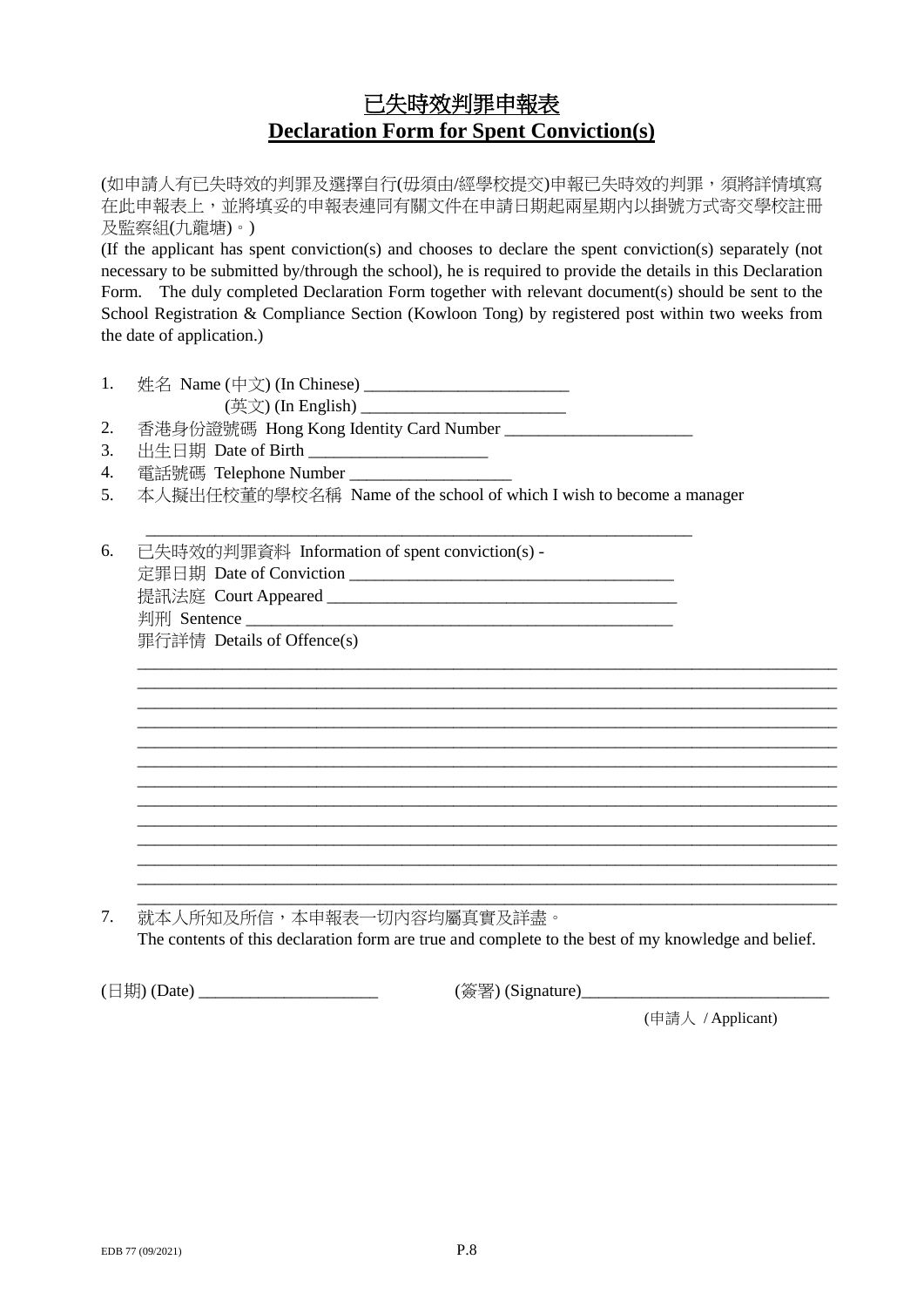- 註 1 根據《教育條例》第 8(1)(da)和第 8(3)條,教育局常任秘書長(常任秘書長)須備存一份法團校董會登記冊,其中 記載每個法團校董會的名稱,以及就每個法團校董會記載每名校董的姓名及任期和他所屬的校董類別;該等記 項須按常任秘書長認為合適的方式供公眾人士查閱。本申請書所搜集的上述個人資料會用作處理申請及上述登 記冊的用途。
- Note 1 In accordance with section 8(1)(da) and 8(3) of the Education Ordinance, the Permanent Secretary for Education (the Permanent Secretary) shall maintain a register of incorporated management committees, in which shall be entered the name of every incorporated management committee and in respect of each incorporated management committee, the name and tenure of office of each manager and the category of manager to which he belongs, and the entries shall be made available in such manner as the Permanent Secretary thinks fit for public inspection. The said personal data collected from this application will be used for processing application and will also be used for the purposes of the said register.
- 註 2 如申請人未滿 18 歲,常任秘書長可拒絕將申請人註冊為學校的校董。
- Note 2 The Permanent Secretary may refuse to register an applicant as a manager of a school if the applicant is under the age of 18 years.
- 註 3 初申請人已年滿 70 歲,便須在申請書內夾附由註冊醫生於申請的日期前兩個月內發出並證明申請人在健康方 面適合執行校董職能的醫生證明書。如申請人未滿 70 歲,則須在常任秘書長提出要求後,出示由註冊醫生於 該項要求的日期後發出並證明申請人在健康方面適合執行校董職能的醫生證明書。請參閱《教育條例》第 30(1A)(c)條。
- Note 3 If the applicant has attained the age of 70 years, a medical certificate issued by a registered medical practitioner within 2 months before the date of his application certifying that the applicant is physically fit to perform the functions of a manager should be attached to his application. If the applicant is under the age of 70 years, he should, upon a request by the Permanent Secretary, produce a medical certificate issued by a registered medical practitioner after the date of such request certifying that he is physically fit to perform the functions of a manager. Please see section  $30(1A)(c)$  of the Education Ordinance for reference.
- 註 4 申請人如以前曾在香港或其他地方被裁定已犯可判處監禁的刑事罪行,須將該事件的詳細情形披露,並提供有 關文件,例如警方發出的刑事定罪紀錄。如無該類記錄,請填上「無」。申請人亦須申報已失時效的判罪(如有 的話)。(根據《罪犯自新條例》(第297章)第 2(1)條,凡個別人士(i)在香港被定罪,但並未因此被判處監禁超過 三個月或罰款超過 10,000 元; (ii)在此以前不曾在香港被定罪;以及(iii)經過三年時間並未在香港再被定罪,則 就他以往的定罪、罪行、行為或情況而向他或向其他人提出的有關問題,或加諸於他或其他人的有關披露該等 定罪、罪行、行為或情況的義務,均須視為並非指該項定罪。然而,該條例第 4(2)(b)條訂明,上述規定不適用 於在任何人執行其職位或受僱工作的職責期間,由該人或其代表所提出以對另一人是否適宜根據法律(即包括 《教育條例》(第279章))獲得註冊或續予註冊作出評核的問題;亦不適用於在該人執行該等職責期間,向該人 披露資料以作該等評核的義務。) 如申請人只有已失時效的判罪,該申請人可選擇在第 I 部第 1(m) 段填寫 「無」,但須將詳情填寫在「已失時效判罪申報表」(本申請書第8頁),並將填妥的申報表連同有關文件在申請 日期起兩星期內自行(毋須由/經學校提交)以掛號方式寄交學校註冊及監察組(九龍塘)。如申請人曾干犯刑事罪 行而同時有已失時效的判罪,該申請人須在第 I 部第 1(m) 段提供所干犯罪行的詳情及可選擇依上述方式申報 已失時效的判罪。
- Note 4 If the applicant has previously been convicted in Hong Kong or elsewhere of a criminal offence punishable with imprisonment, the full circumstances of such matter must be disclosed, and relevant document(s) should be attached, e.g. Criminal Record Summary issued by the Police. If there is no such record, please write "NIL". The applicant is required to declare spent conviction(s) as well, if any. (Under section 2(1) of the Rehabilitation of Offenders Ordinance (Cap. 297), where (i) an individual has been convicted in Hong Kong of an offence in respect of which he was not sentenced to imprisonment exceeding three months or to a fine exceeding \$10,000; (ii) he has not been convicted in Hong Kong on any earlier day of the offence; and (iii) a period of three years has elapsed without that individual being again convicted in Hong Kong of an offence, then any question asked of that individual or any other person relating to, or any obligation imposed on that individual or any other person to disclose, that individual's previous convictions, offences, conduct or circumstances shall be treated as not referring to that conviction. However, by virtue of section  $4(2)(b)$ , this shall not apply to any question asked by or on behalf of any person, in the course of the duties of his office or employment, or any obligation to disclose information to that person in the course of those duties, in order to assess the suitability of another person for registration, or to continue to be registered under any law, i.e. including the Education Ordinance (Cap. 279).) If the applicant has spent conviction(s) only, he may choose to write "Nil" in paragraph  $1(m)$  of Part I but he is required to provide the details in "Declaration Form for Spent Conviction(s)" (page 8 of this application form). The duly completed Declaration Form together with relevant document(s) should be sent to the School Registration & Compliance Section (Kowloon Tong) separately by registered post (not necessary to be submitted by/through the school) within two weeks from the date of application. If the applicant has spent conviction(s) together with other conviction(s), he has to provide the details of the other conviction(s) in paragraph 1(m) of Part I and may choose to follow the aforesaid procedure in declaring the spent conviction(s).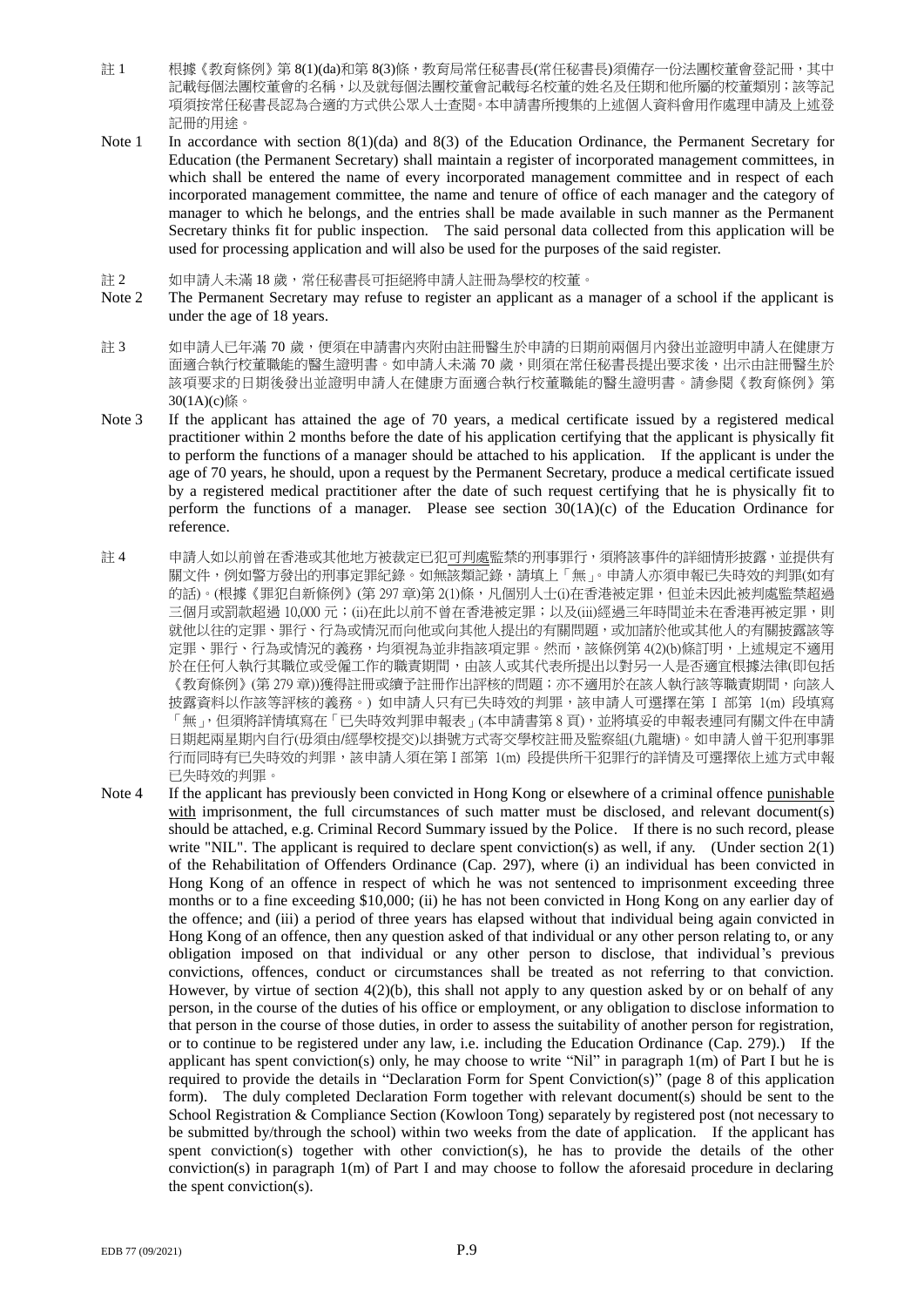- 註 5 申請人如以前曾遭拒絕註冊為校董或教員,或曾遭拒絕發給准用教員許可證,或曾遭取消其校董或教員的註冊 或准用教員許可證者,須將該事件的詳細情形披露。如無該類記錄,請填上「無」。
- Note 5 If the applicant has previously been refused registration as a manager or teacher, or a permit to teach as a permitted teacher, or has had his registration as a manager or teacher or his permit to teach as a permitted teacher cancelled, the full circumstances of such matter must be disclosed. If there is no such record, please write "NIL".
- 註 6 初申請人是《破產條例》(第 6 章)所指的破產人,或已根據該條例訂立自願安排,須將該事件的詳細情形披露。 如無該類記錄,請填上「無」。
- Note 6 If the applicant is a bankrupt within the meaning of the Bankruptcy Ordinance (Cap. 6) or has entered into a voluntary arrangement under that Ordinance, the full circumstances of such matter must be disclosed. If there is no such record, please write "NIL".
- 註 7 申請人須注意《教育條例》第 40AL(5)條的規定,任何校董均不得以多於一個第 1 部第 3 段所列的身分在一個 法團校董會內擔任校董。
- Note 7 Applicants should note section 40AL(5) of the Education Ordinance which stipulates that no manager shall serve in an IMC more than one capacity listed under paragraph 3 of Part I.
- 註 8 獲提名為一所學校的教員校董或替代教員校董的人士(a)必須是該校教員;(b)不得是該校校長;(c)必須是為此 而選出的,而—(i)有關選舉是依據該校的法團校董會的章程舉行的;(ii)在該選舉中,該校所有教員須有均等的 投票權和參選權;(iii) 該選舉須是以不記名方式進行投票的;及(iv) 該選舉的制度在其他方面須是公平而開放 透明的。此外,就特殊學校而言,「教員」包括該校的專責人員。「專責人員」的定義載於《教育條例》第 40AB 條。
- Note 8 A person nominated as a teacher manager or an alternate teacher manager of the school (a) must be a teacher of the school; (b) must not be the principal of the school; (c) must be elected in that behalf in an election – (i) held pursuant to the constitution of the incorporated management committee of the school; (ii) in which all teachers of the school have equal voting right and right of candidature; (iii) the voting for which is conducted by secret ballot; and (iv) the system of which is otherwise fair and transparent. Besides, "teachers" includes, in relation to a special school, the specialist staff of the school. "Specialist staff" is defined in section 40AB of the Education Ordinance.
- 註 9 獲提名為一所學校的家長校董或替代家長校董的人士(a)必須是該校現有學生的家長;(b)不得是該校教員;及(c) 必須是為此而選出的,而—(i)有關選舉須是由該校的認可家長教師會舉行的;(ii)在該選舉中,該校所有現有學 生的家長須有均等的投票權和參選權;(iii)該選舉須是以不記名方式進行投票的;及(iv)該選舉的制度在其他方 面須是公平而開放透明的。
- Note 9 A person nominated as a parent manager or an alternate parent manager of the school (a) must be a parent of a current pupil of the school; (b) must not be a teacher of the school; and (c) must be elected in that behalf in an election – (i) conducted by the recognized parent-teacher association of the school; (ii) in which all parents of the current pupils of the school have equal voting right and right of candidature; (iii) the voting for which is conducted by secret ballot; and (iv) the system of which is otherwise fair and transparent.
- 註 10 獲提名為一所學校校友校董的人士必須是該校校友,並不得為該校教員。
- Note 10 A person nominated as an alumni manager of the school must be an alumnus of the school and must not be a teacher of the school.
- 註 11 獲提名為獨立校董的人士不得為有關學校的教員或專責人員(如適用)、該校現有學生的家長、該校校友,或屬 該校的辦學團體的管治團體成員、成員的配偶、祖父母、外祖父母、父母、兄弟姊妹、子女、孫或外孫,或該 管治團體所僱用人士。
- Note 11 A person nominated as an independent manager must not be a teacher or (where applicable) specialist staff of the school, a parent of a current pupil of the school, an alumnus of the school, or a person who is a member, the spouse or a grand-parent, parent, brother, sister, child or grand-child of a member, or an employee of the governing body of the sponsoring body of the school.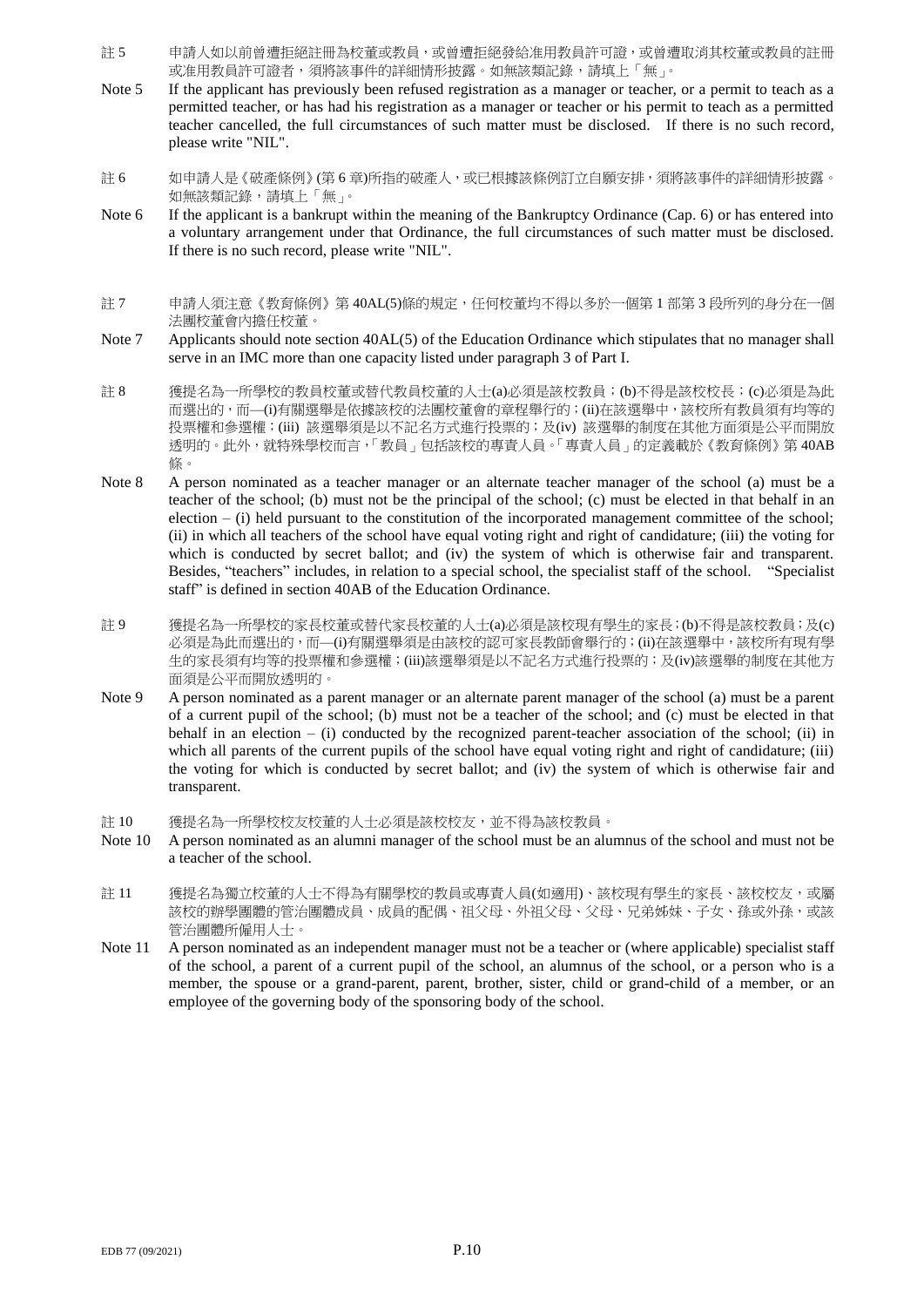### 警 告 **WARNING**

申請人須注意《教育條例》的規定,尤其是一

Applicants' attention is drawn to the provisions of the Education Ordinance and particularly to

*(a)* 第 30(1)條

Section  $30(1)$  —

「如常任秘書長覺得有以下情況,可拒絕申請人註冊為某間學校的校董一

"The Permanent Secretary may refuse to register an applicant as a manager of a school if it appears to the Permanent Secretary that

*(e)* 該申請人在提出以下任何申請時,即—

in making or in connection with any application

- (i) 學校註冊; for registration of a school;
- (ii) 註冊為校董或教員;或 for registration as a manager or a teacher; or
- (iii) 僱用校內准用教員 to employ a person as a permitted teacher in a school,

或在與該等申請有關的事項中,作出的陳述或提供的資料在要項上屬虛假,或因在要項上有所遺漏而屬虛 假。」;

the applicant has made any statement or furnished any information which is false in any material particular or by reason of the omission of any material particular.";

及 and

*(b)* 第 87(1)條—

Section  $87(1)$  —

「任何人如—

"Any person who

*(k)* 在根據本條例提出任何申請時,或在與該等申請有關的事項中,不論以口頭或書面作出在要項上屬虛假的陳 述或提供在要項上屬虛假的資料,而他知道或理應知道該項陳述或資料在要項上屬虛假, in or in connection with any application under this Ordinance makes any statement or furnishes any information, whether such statement or information be verbal or written, which is false in any material particular and which he knows or reasonably ought to know is false in such particular,

即屬犯罪,一經定罪,可處罰款\$250,000 及監禁 2 年。」 shall be guilty of an offence and shall be liable on conviction to a fine of \$250,000 and to imprisonment for 2 years."

### 提 示 **REMINDER**

申請人與教育局及其他政府部門進行任何事務往來時,均不得向政府人員提供利益。 Applicants, while having dealings of any kind with the Education Bureau and other Government departments, should not offer advantage to Government officers.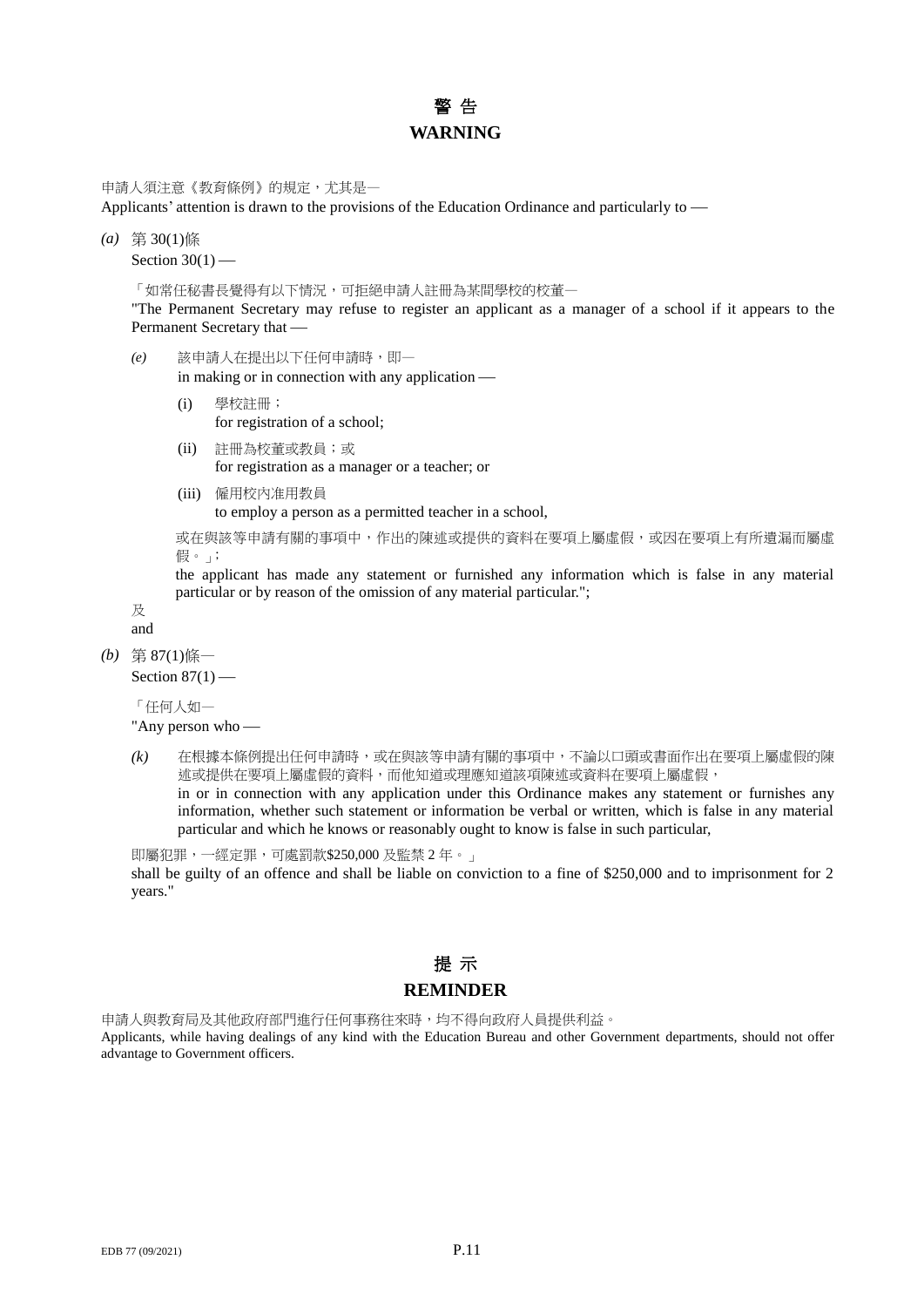## 校董註冊申請 **APPLICATION FOR REGISTRATION AS A MANAGER**

### 須 知

### **Guidance Notes**

(1) 有關填寫第 I 部第 1(m)、1(n)及 1(o)段時,申請人如以前曾被裁定已犯可判處監禁的刑事罪 行(包括已失時效的判罪 - 見本申請書註 4),或以前曾遭拒絕註冊為校董或教員,或曾遭拒 絕發給准用教員許可證,或曾遭取消其校董或教員的註冊或准用教員許可證,或是《破產 條例》(第6章)所指的破產人,或已根據該條例訂立自願安排者,須將有關情形詳細披露。 如無該類記錄,請填上「無」。

For paragraph 1(m), 1(n) and 1(o) of Part I if the applicant has previously been convicted of a criminal offence punishable with imprisonment (including any spent conviction - see Note 4 of this application form), or has previously been refused registration as a manager or teacher, or a permit to teach as a permitted teacher, or has had his registration as a manager or teacher or his permit to teach as a permitted teacher cancelled, or is a bankrupt within the meaning of the Bankruptcy Ordinance (Cap. 6) or has entered into a voluntary arrangement under that Ordinance, the full circumstances of such matter must be disclosed. If there is no such record, please write "Nil".

(2) 申請人必須注意《教育條例》(第 279 章)第 27 及 30 條的規定—

Applicants' attention is drawn to sections 27 and 30 of the Education Ordinance (Cap. 279), which read as follows –

### **27.** 校董須註冊

任何人除非已根據第 29(1)條註冊為任何學校的校董,否則不得以該學校的校董身分 行事。

### **27. Managers of schools to be registered**

No person shall act as a manager of a school unless he is registered as a manager of the school under section 29(1).

#### **30.** 拒絕校董註冊的理由

- (1) 如常任秘書長覺得有以下情況,可拒絕申請人註冊為某間學校的校董—
	- (a) 該申請人每年最少有 9 個月不在香港居住;
	- (b) 該申請人並非出任校董的適合及適當人選;
	- (c) 該申請人的准用教員許可證以前曾被取消;
	- (e) 該申請人在提出以下任何申請時,即—
		- (i) 學校註冊;
		- (ii) 註冊為校董或教員;或
		- (iii)僱用校內准用教員,

或在與該等申請有關的事項中,作出的陳述或提供的資料在要項上屬虛假,或 因在要項上有所遺漏而屬虛假。

- $(1A)$   $\sqrt[4]{1}$ 
	- (a) 申請人—

(i) 是《破產條例》(第 6 章)所指的破產人,或已根據該條例訂立自願安排;或 (ii) 曾在香港或其他地方被裁定已犯可判處監禁的刑事罪行; 常任秘書長可拒絕將申請人註冊為某間學校的校董;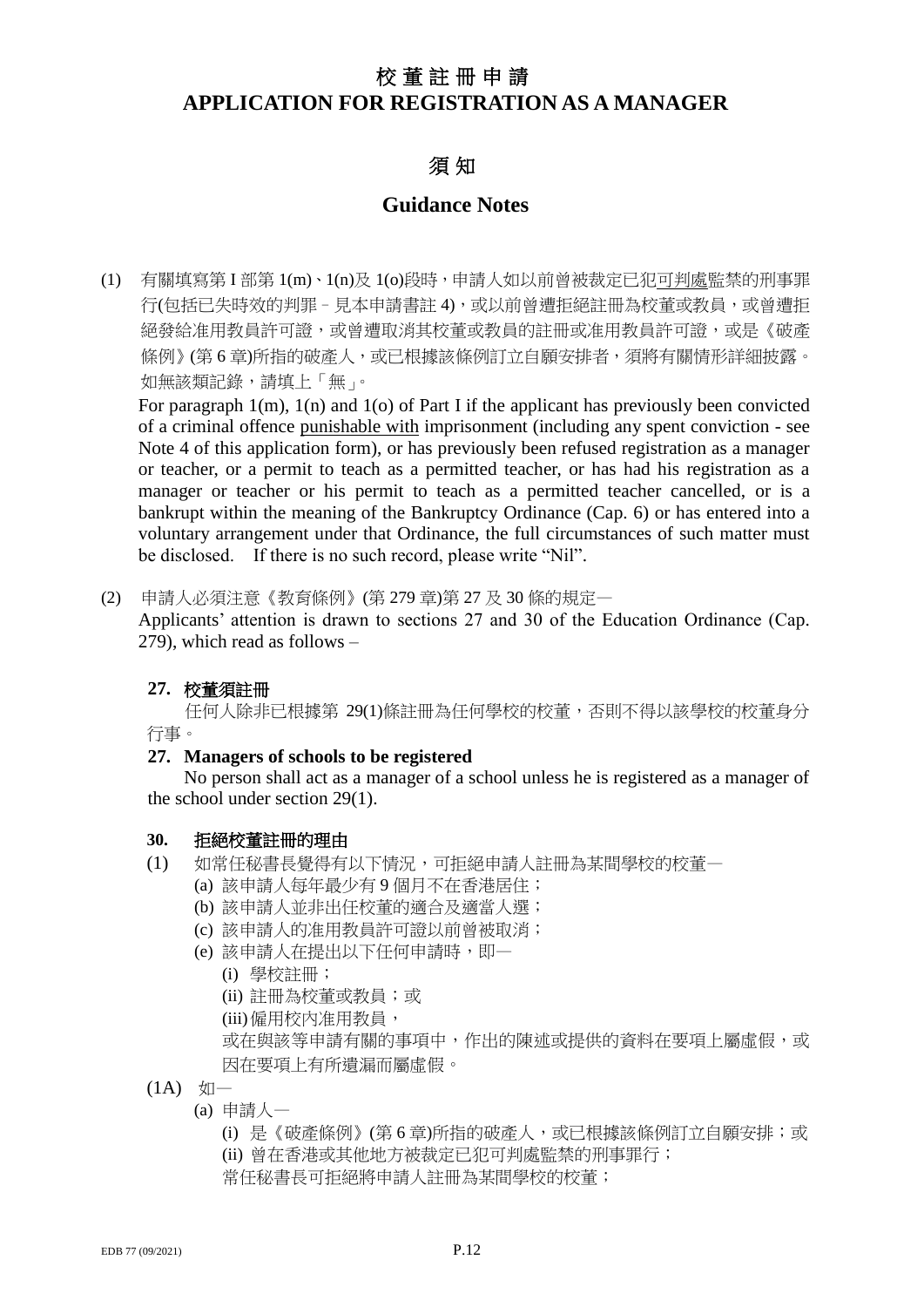- (b) 申請人未滿 18 歲,常任秘書長可拒絕將申請人註冊為某間學校的校董;
- (c) 申請人—
	- (i) 已年滿 70 歲, 而他沒有出示由註冊醫生於申請的日期前兩個月內發出並證 明申請人在健康方面適合執行校董職能的醫生證明書;或
	- (ii) 未滿 70 歲,而他在常任秘書長提出要求後, 沒有出示由註冊醫生於該項要 求的日期後發出並證明申請人在健康方面適合執行校董職能的醫生證明 書,常任秘書長可拒絕將申請人註冊為某間學校的校董;或
- (d) 有關申請是就設有法團校董會學校提出的,或是就根據第 40BK 或 40BU 條作 出的呈遞所關乎的學校提出的,而申請人已註冊為 5 間或多於 5 間學校的校 董,常任秘書長可拒絕將申請人註冊為該校的校董。
- $(2)$   $\sqrt[4]{0}$ 
	- $(a)$  ...
		- (b) 申請人—
			- (i) 名列於常任秘書長拒絕根據第 40BM 或 40BW 條批准的建議校董名單上;或
			- (ii) (在不抵觸根據第 40AR 條授予的豁免的情況下)註冊為某設有法團校董會學 校的校董,會使該校的法團校董會的組成不符合該會的章程,
			- 則常任秘書長須拒絕將申請人註冊為該校的校董。

### **30. Grounds for refusal to register manager**

(1) The Permanent Secretary may refuse to register an applicant as a manager of a school if it appears to the Permanent Secretary that

- (a) the applicant is not resident in Hong Kong for at least 9 months in each year;
- (b) the applicant is not a fit and proper person to be a manager;
- (c) the applicant is a person in respect of whom a permit to teach has previously been cancelled;
- (e) in making or in connection with any application
	- (i) for registration of a school;
	- (ii) for registration as a manager or a teacher; or
	- (iii)to employ a person as a permitted teacher in a school,

the applicant has made any statement or furnished any information which is false in any material particular or by reason of the omission of any material particular.

- (1A) The Permanent Secretary may refuse to register an applicant as a manager of
	- (a) a school if the applicant
		- (i) is a bankrupt within the meaning of the Bankruptcy Ordinance (Cap. 6) or has entered into a voluntary arrangement under that Ordinance; or
		- (ii) has previously been convicted in Hong Kong or elsewhere of a criminal offence punishable with imprisonment;
	- (b) a school if the applicant is under the age of 18 years;
	- $(c)$  a school if
		- (i) the applicant has attained the age of 70 years and he fails to produce a medical certificate issued by a registered medical practitioner within 2 months before the date of his application certifying that the applicant is physically fit to perform the functions of a manager; or
		- (ii) the applicant is under the age of 70 years and he fails to produce, upon a request by the Permanent Secretary, a medical certificate issued by a registered medical practitioner after the date of such request certifying that the applicant is physically fit to perform the functions of a manager; or
	- (d) an IMC school or a school in respect of which a submission has been made under section 40BK or 40BU if the applicant has been registered as a manager of 5 or more schools.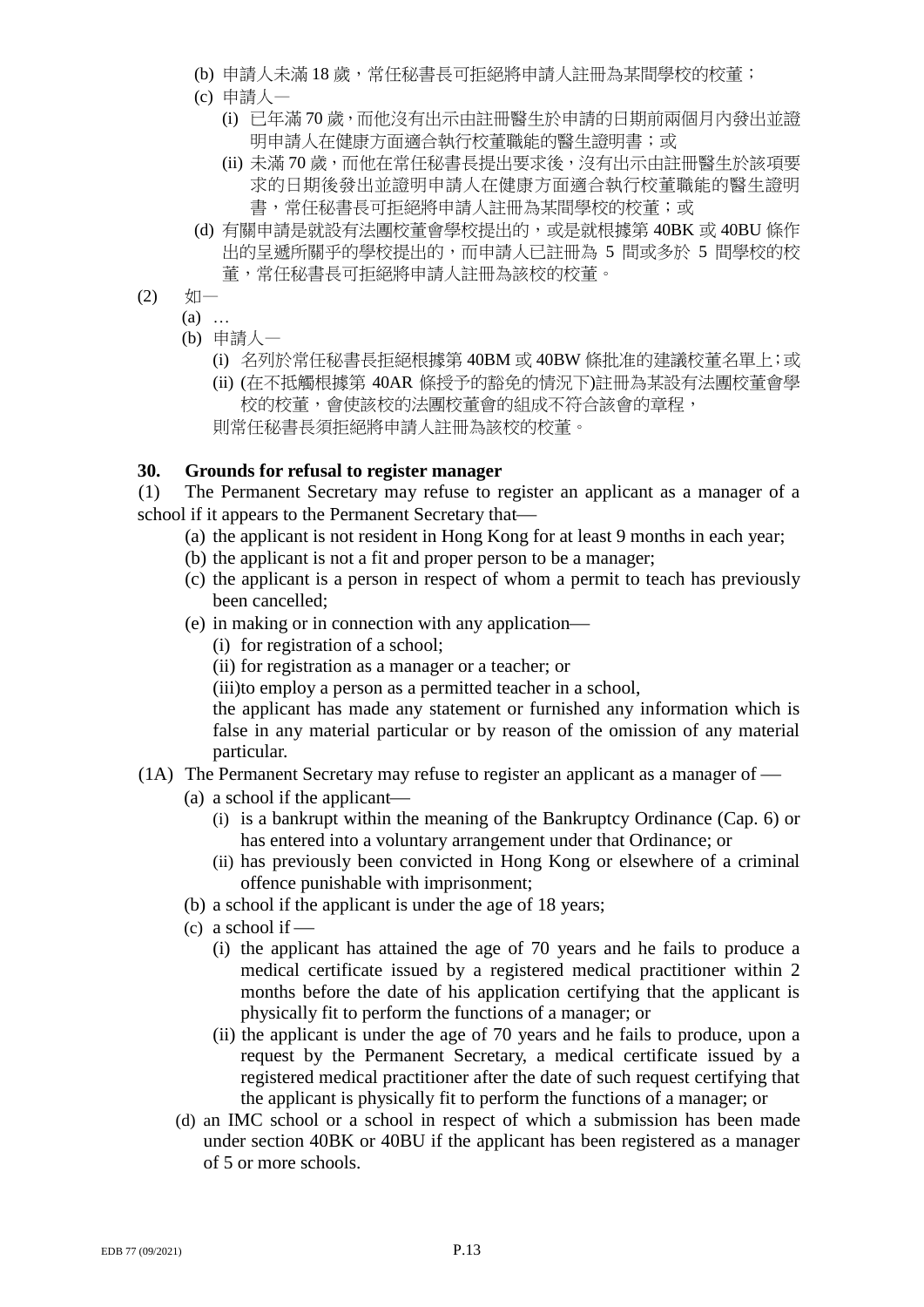- (2) The Permanent Secretary shall refuse to register an applicant as a manager of (a) …
	- (b) an IMC school if
		- (i) the applicant is on a list of proposed managers which the Permanent Secretary refuses to approve under section 40BM or 40BW; or
		- (ii) subject to any exemption granted under section 40AR, the registration of the applicant as a manager of the school will render the composition of the incorporated management committee of the school inconsistent with the constitution of the committee.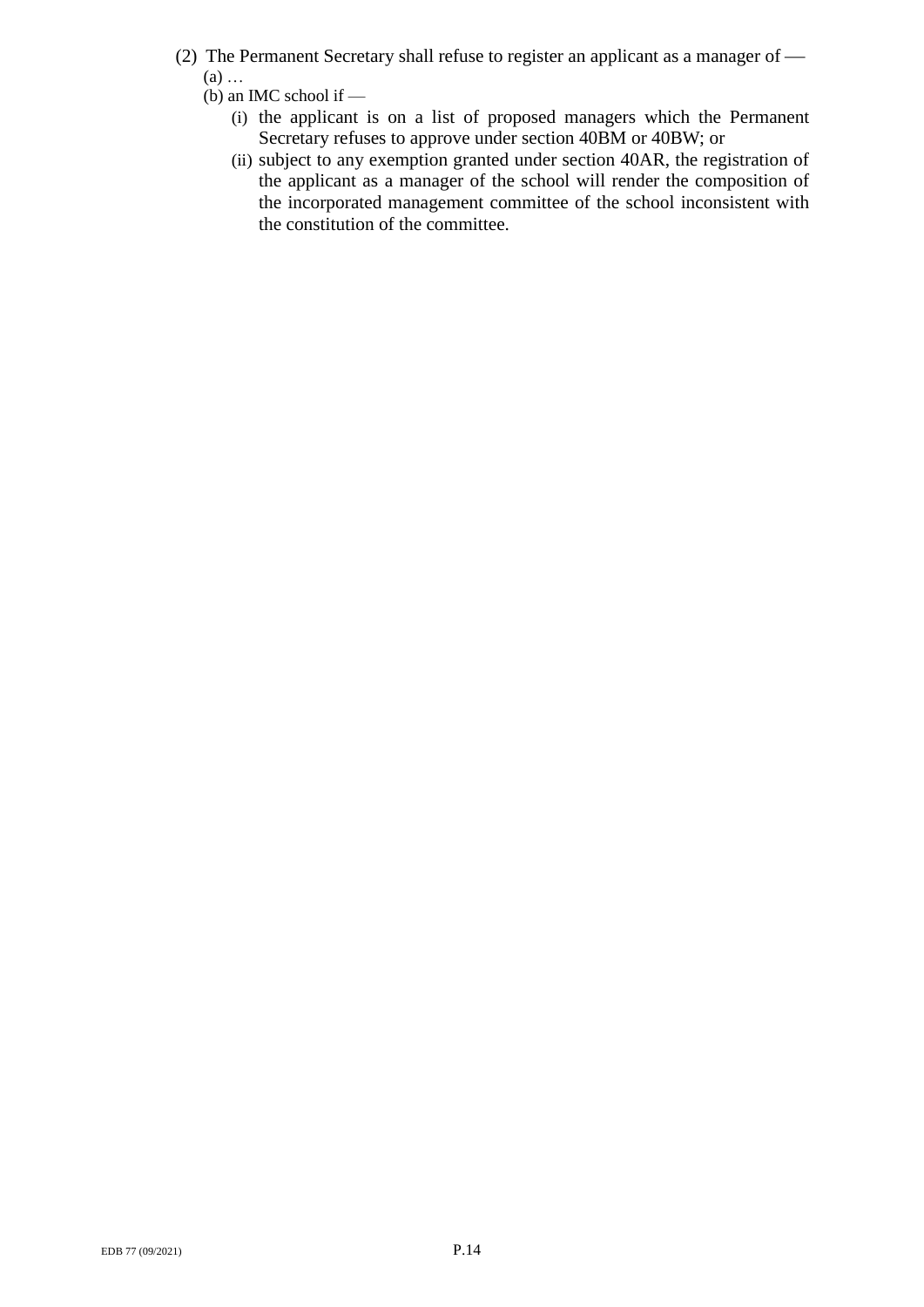# 個 人 資 料 收 集 聲 明 蒐 集 校 董 的 個 人 資 料 **Personal Information Collection Statement for Collecting Personal Data of Managers**

教育局會利用本表格所載的個人資料,作以下一種或多種用途:

The personal data provided in this form will be used by the Education Bureau for one or more of the following purposes –

- (a) 處理是項申請; processing the application;
- (b) 與其他政府部門/決策局及/或政府以外的機構核實與本申請有關的資料; verifying with other Government departments/bureaux and/or parties outside the Government information which is relevant to the application;
- (c) 校董註冊; registration as a manager;
- (d) 提供教育服務; provision of education services;
- (e) 進行研究及編製統計資料,以便規劃教育服務; conducting research and compiling statistics to facilitate planning of education services;
- (f) 處理有關教育專業人員發展的事宜; processing matters relating to the development of the education profession;
- (g) 執行《教育條例》及《教育規例》(第 279 章);及 administering and enforcing the Education Ordinance and Education Regulations (Cap. 279); and
- (h) 根據《教育條例》第 8(3)條的規定,備存法團校董會的登記冊供公眾人士查閱。 maintaining a register of incorporated management committees for public inspection as provided for under section 8(3) of the Education Ordinance.

申請人*必須*在本表格上填寫個人資料。申請人如不提供該等資料,申請的處理工作及結果或會受 影響。

The provision of personal data by means of this form is *obligatory*. Failure to provide such data may affect the processing and outcome of an application.

本表格所蒐集的個人資料,或會向政府其他部門/決策局披露,作上文所述用途。

The personal data collected in this form may be disclosed to other Government departments/ bureaux for the purposes mentioned above.